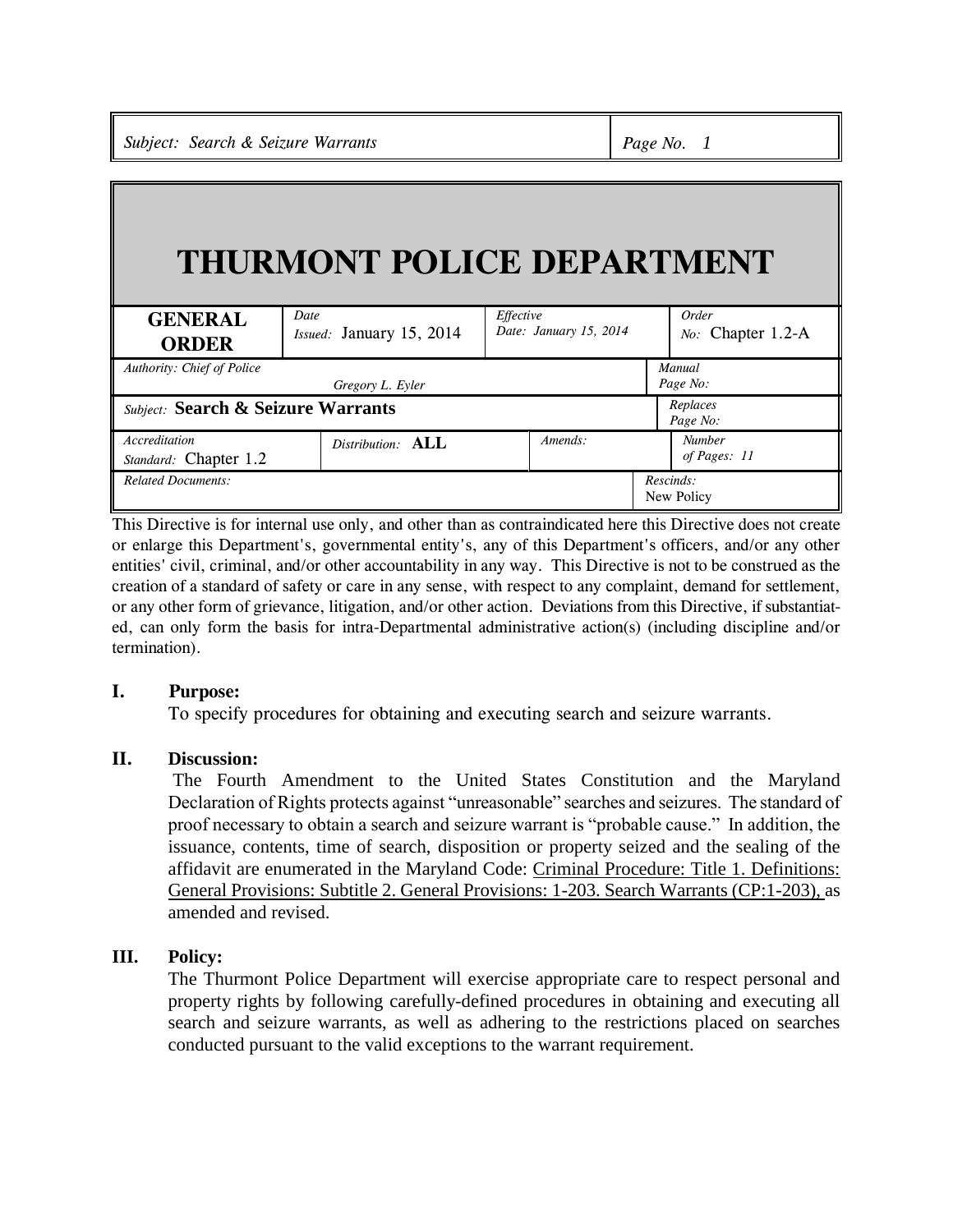| Subject: Search & Seizure Warrants | Page No. 2 |
|------------------------------------|------------|
|------------------------------------|------------|

## **IV. Definitions:**

AFFIANT: An officer who swears under oath that the information contained in an affidavit (statement of probable cause) is true.

APPLICATION AND AFFIDAVIT: A document stating facts and information that constitutes probable cause to believe that certain evidence is contained within a certain location that is sworn to before a Judge.

EVIDENCE INVENTORY FORM: A document which is used to record the seizure of specific items pursuant to the execution of a Search and Seizure Warrant.

"NO-KNOCK" SEARCH AND SEIZURE WARRANT: A search and seizure warrant that authorizes officer to enter the premises without giving prior notice to the occupants of the premises.

"KNOCK AND ANNOUNCE: SEARCH AND SEIZURE WARRANT: A search and seizure warrant that requires that officers, prior to making entry, knock, identify themselves, and await a response before making entry into the premises.

RECORDER: An officer who is designated to document and handle all items seized pursuant to a Search and Seizure Warrant. The Recorder will also file the Report and Return of Search and Seizure Warrant with the issuing Court.

REPORT AND RETURN OF SEARCH AND SEIZURE WARRANT: A document that lists all items seized by the Recorder pursuant to a Search and Seizure Warrant. This document must be filed with the issuing court within ten (10) business days of service and must be sworn to before the judge to whom the document is presented.

SEARCH AND SEIZURE WARRANT: An order in writing from a court of record, issued by a judge, which permits a peace officer to search a particular place (or person) for crimerelated evidence and seize evidence. It must be based upon probable cause.

## **V. General:**

**A.** Guidelines for Obtaining Search and Seizure Warrant:

1. Maryland Code CP: 1-203, which is entitled "Search Warrants," generally governs the "issuance; contents; time of search, etc.; disposition of property seized; sealing affidavit," and other issues relevant to search and seizure warrants. Additionally, this statute authorizes police officers who are in possession of a search and seizure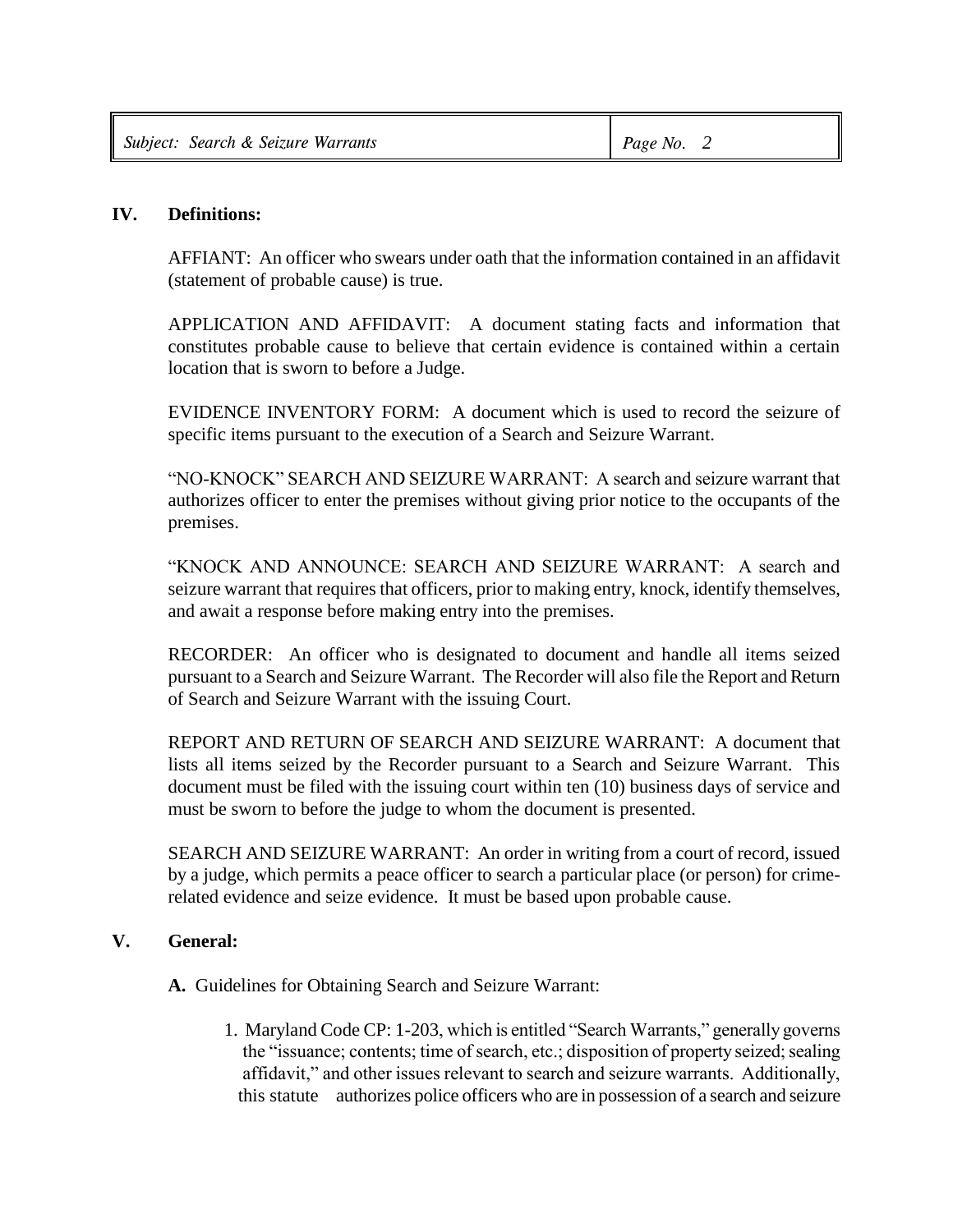| Subject: Search & Seizure Warrants | Page No. $\beta$ |
|------------------------------------|------------------|
|------------------------------------|------------------|

 warrant to search a place or person and seize evidence that is relevant to the enumerated violations of law that are under investigation. The Application and Affidavit for each search and seizure warrant must include facts sufficient to:

- a. Identify with reasonable particularity, the violations of Maryland law that are currently under investigation;
- b. Identify or describe, with reasonable particularity, the premises, person, place or thing to be searched;
- c. Identify or describe, with reasonable particularity, the locations within the premises to be searched and the items to be seized; and,
- d. Enumerate the facts established during the course of the investigation to serve as the probable cause justifying the issuance of the search and seizure warrant.
- 2. Officers who, during the course of an investigation anticipate the need to obtain a search and seizure warrant, as enumerated herein, shall complete the Application and Affidavit for Search and Seizure Warrant, as well as, the Search and Seizure Warrant itself. Those documents shall then be reviewed by a supervisor and the State's Attorney's Office. Upon receiving approval, an original and two (2) copies will be presented to a judge.
- **B.** Guidelines for Service of Search and Seizure Warrant/Documentation of Evidence:
	- 1. After the Search and Seizure Warrant has been issued, the Affiant will ensure that the original Application and Affidavit remains in the custody of the issuing court. The original and two (2) copies of the Search and Seizure Warrant, as well as the two (2) copies of the Application and Affidavit, will be retained by the investigating officer.
	- 2. Ultimately, the original Search and Seizure Warrant will be filed with the issuing court after it has been served and proper documentation of service has been recorded on said original. This normally is done when filing the Report and Return of Search and Seizure Warrant with the issuing court. The Search and Seizure Warrant must be served within **fifteen (15) days** (date of issuance included). After the fifteenth  $(15<sup>th</sup>)$  day, the search and seizure warrant automatically, becomes null and void, and is to be returned to the issuing court. One copy of the Search and seizure Warrant, as well as the application and Affidavit will be made a part of the investigative file. The other copy of the Search and Seizure Warrant, as well as the Application and Affidavit will be delivered to the custodian of the premises at the time of service. If the premises are not occupied at the time of service, the Search and Seizure Warrant, as well as the Application and Affidavit will be posted at the premises in a conspicuous location.
	- 3. The Recorder will seize all evidence and enumerate each seized item on the Evidence Inventory Form. Prior to removing evidence from the premises, the Recorder will present a copy of the Evidence Inventory Form to the custodian of the premises and attempt to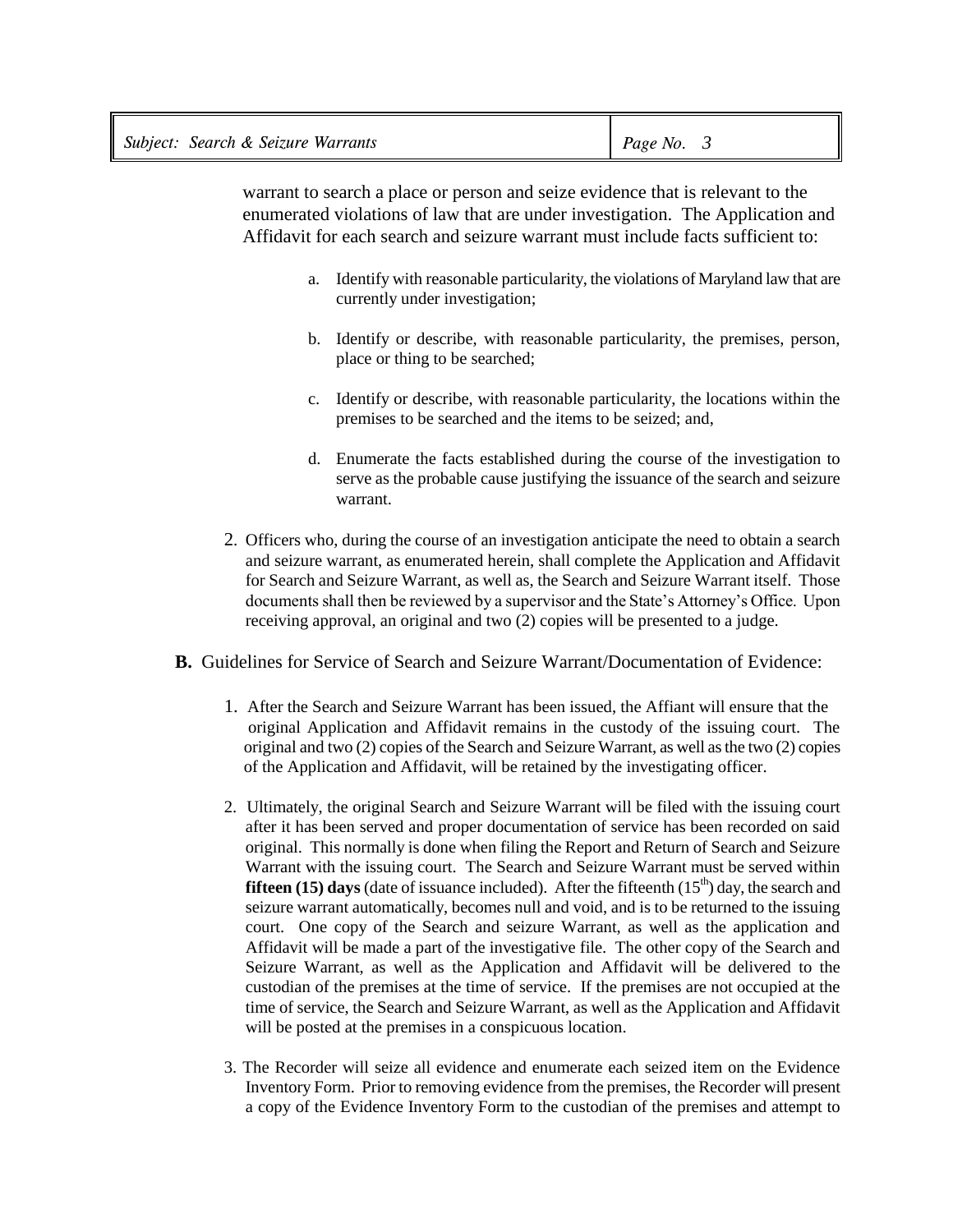|  | Subject: Search & Seizure Warrants | Page No. $4$ |  |
|--|------------------------------------|--------------|--|
|--|------------------------------------|--------------|--|

 obtain a signature from the custodian, acknowledging that the Evidence Inventory Form is accurate. If no custodian is present, a copy of the Evidence will be attached to the other documentation that has been posted at the premises in a conspicuous location.

- 4. The Recorder will complete a Report and Return of Search and Seizure Warrant which notifies the Court of the items that were seized pursuant to the Search and Seizure Warrant. This Report and Return will be presented to the issuing Court within **ten (10) business days** of the execution of the Search and Seizure Warrant. Presented to the issuing court at this time also will be the original Search and Seizure Warrant on which documentation of service has been recorded.
- **C.** Service of Search and Seizure Warrants Premises:
	- 1. Prior to the execution of a search and seizure warrant for a premises, the Chief of Police or designee will designate the supervisor of the operation. A briefing will be conducted that is attended by all participating officers except those who are engaged in pre-service surveillance. In all instances where a search and seizure warrant is being served at a premises, an officer the rank of Sergeant or higher will supervise the overall operation. Said supervisor will compose the written operation plan as enumerated in the succeeding paragraph. All written operation plans for the service of search and seizure warrants at a premises will be reviewed and approved by the Chief of Police or his designee.

The Written Operation Plan will include the utilization of uniformed personnel for at least the entry phase of the operation. Specific duties, including but not limited to, entry, perimeter security, room security, prisoner containment, searching, recording, prisoner transport, and canine support, will be enumerated in each Operational Plan. In those instances where entry is made by a Tactical Team, utilization of the Team will be coordinated with the team leader. The Chief or designee will authorize requests for a Tactical Team.

When indicated, pre-service surveillance of the effected premises will be conducted to make sure that current intelligence is utilized in preparing for and making entry into the premises.

**D**. Notifications:

Prior to the execution of any search and seizure warrant, the officer supervising the investigation shall notify all superior officers within the chain of command. The officer supervising the execution of a search and seizure warrant, just prior to service, will notify the communications dispatcher both prior to the execution and after entry has been made and control of the premises has been accomplished. This prior notification will include the location of the premises, the anticipated time of service and the primary unit conducting the investigation.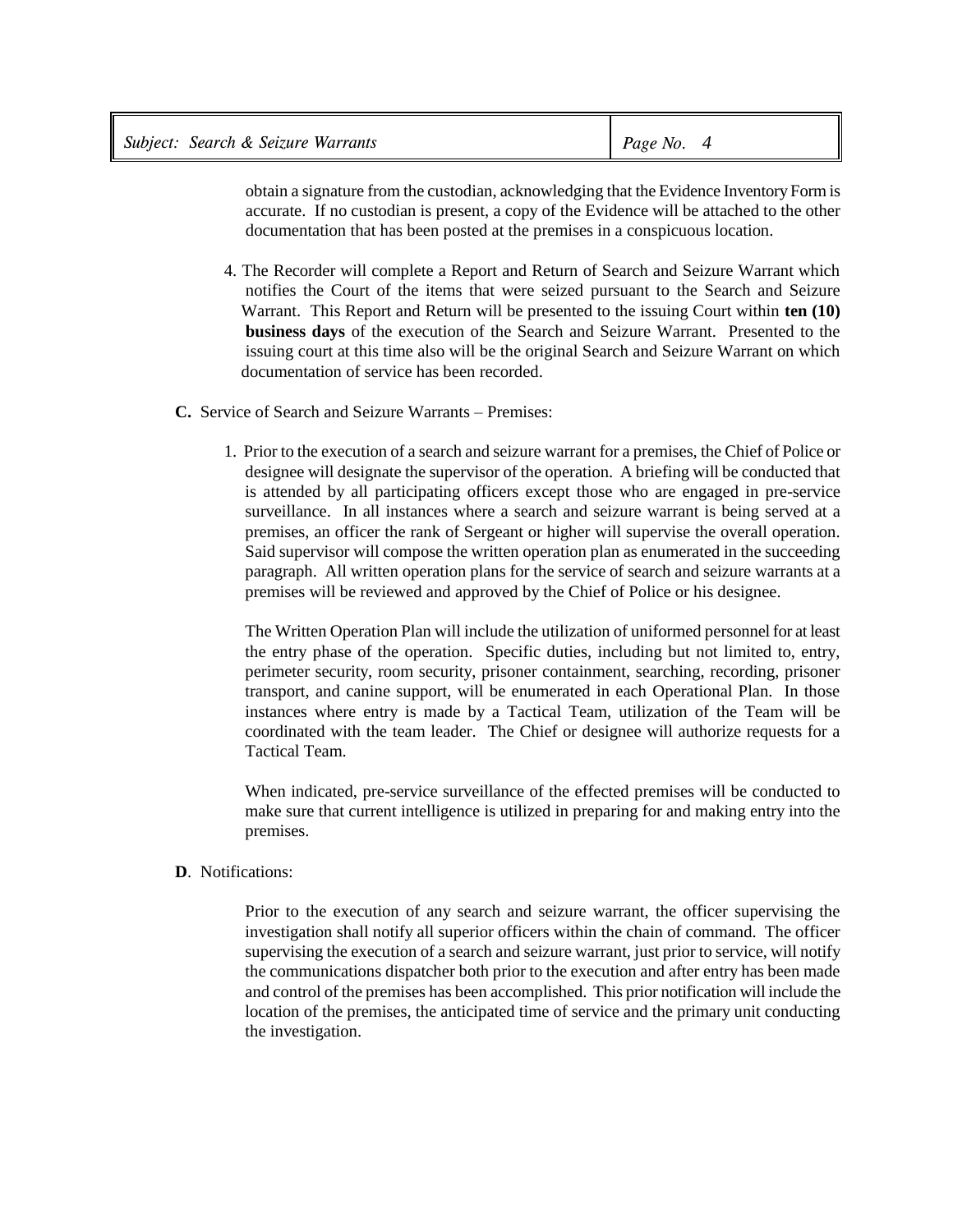#### **E**. Manner of Entry:

The manner in which entry is made into a premises pursuant to a search and seizure warrant will be dictated by circumstances enumerated in the Application and Affidavit or elements existent at the time of service. For the purposes of this general order, procedures will be dictated by the existence of a "No Knock" clause incorporated into the Search and Seizure Warrant. Otherwise, absent exigent circumstances, all other warrants will be served as a "Knock and Announce" Search and Seizure Warrant.

#### "NO KNOCK WARRANT"

When considering the reasonableness of a forced entry, the Courts normally consider two (2) issues: the safety of the serving officers or the destruction of evidence. If specific information is existent prior to serving the warrant that indicates which of these issues may be existent, that specific information should be included in the Application and Affidavit, along with a request that the judge authorize entry into the premises without prior notice ("no knock"). Said justification should be as specific as possible and timely. This would include, but not be limited to recent prior violent offenses on the part of the suspect(s), current intelligence indicating the presence of weapons with an intent to use, or prior specific instances where the suspect destroyed or attempted to destroy evidence.

#### "KNOCK AND ANNOUNCE WARRANT"

When serving a "Knock and Announce" warrant, unless exigent circumstances are present, officers will knock, verbally identify themselves as police officers in the possession of a warrant, request entry and wait a reasonable amount of time for a response from the premises. The size and nature of the premises will be taken into account when considering what is a reasonable amount of time to await a response from within the premises. When serving a warrant at an apartment, as opposed to a large dwelling, it stands to reason that an extended response from within an apartment may indicate activity within the premises that could be considered a threat to the serving officers or an effort to destroy evidence. Conversely, a longer wait for a response may be indicated when serving a warrant at a larger dwelling where it could take longer for a person to respond.

There may be instances where forcible entry without notice may be appropriate. This would involve a situation where pre-service surveillance has established the existence of certain activity at a premises after a "knock and announce" warrant has been obtained, that constitutes justification for a "no knock" warrant, had those circumstances been existent prior to obtaining the existent search and seizure warrant.

Additionally, when serving a "Knock and Announce" warrant, certain exigencies may justify a forcible entry after a demand to enter the premises has been made. These circumstances may be justified pursuant to pre-service surveillance or activity within the premises after a demand to enter has been announced that indicates a threat to the serving officers of the imminent destruction of evidence.

When considering the level of exigency relevant to a lack of a response applicable to the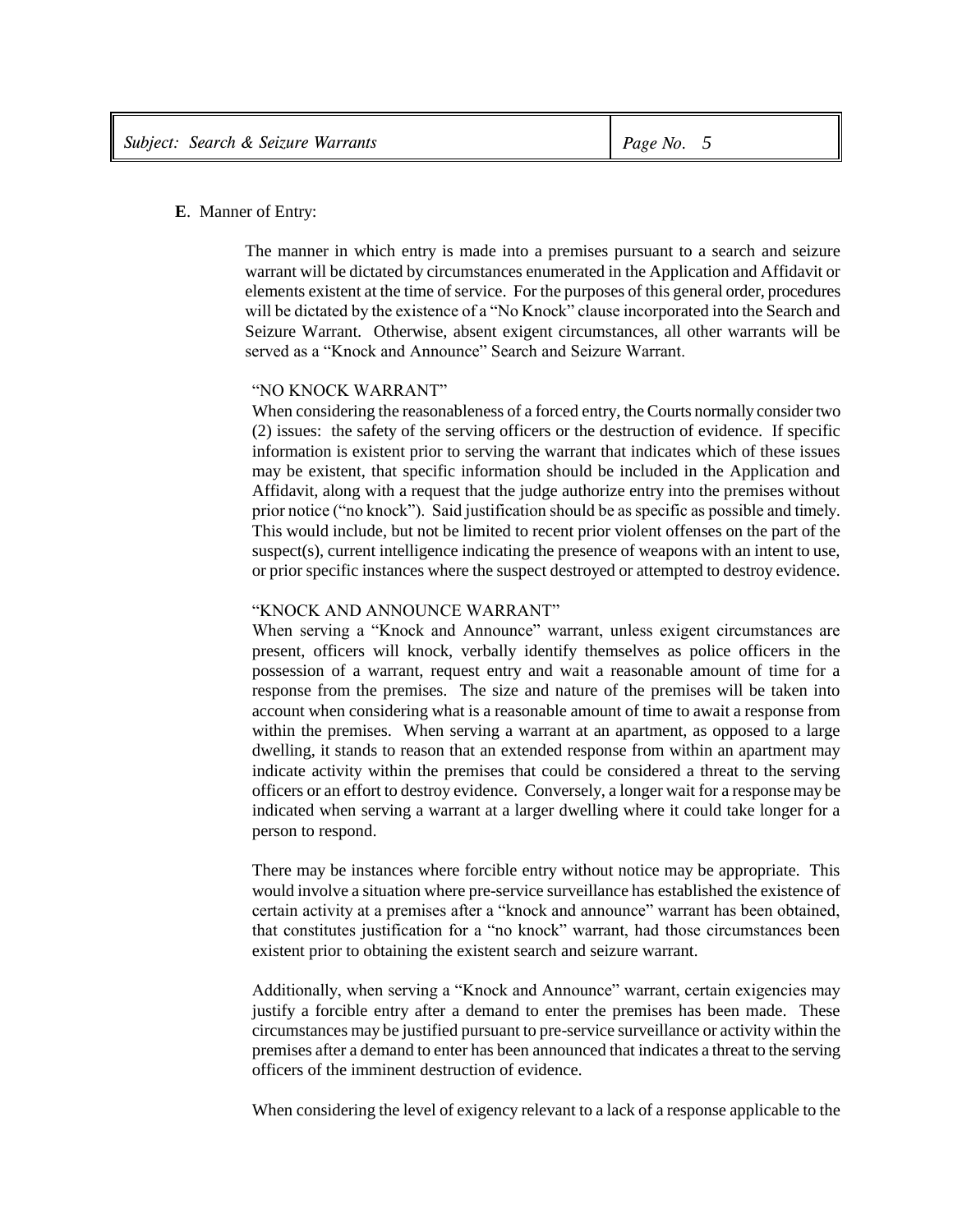| Subject: Search & Seizure Warrants | Page No. $6$ |  |
|------------------------------------|--------------|--|
|                                    |              |  |

imminent destruction of evidence, the nature of the evidence sought will also be considered. Evidence such as controlled dangerous substances or documentation, by its very nature may be more easily destroyed than evidence such as a stolen auto parts or stereo equipment. Consequently that time which is considered to be reasonable in seizing controlled dangerous substances or documentation would be shorter than when seizing auto parts or stereo equipment.

On those occasions when forcible entry into a premises does occur, the facts constituting the justification for this entry, as well as a narrative describing the force used in gaining entry, will be enumerated in the narrative portion of an investigative report.

#### **F.** Officer Safety Concerns:

Once entry has been gained into a premise, officers will conduct themselves in a manner that provides security for the operation, but does not violate any person's rights or exceed a use of force necessary to provide for the safety of the operation. All occupants found in the premises or within the curtilege shall be taken to a central location within the premises where security will be maintained during the course of the operation. If individual occupants are to be interviewed at the premises, interviewing officers will escort each person to and from the location where said interview is conducted. If the warrant authorizes the search of occupants, all occupants shall be thoroughly searched in an orderly manner by officers of the same gender. All items seized from these occupants shall be taken into custody by the recorder, as enumerated herein. If the warrant does not authorize the search of occupants, reasonable suspicion to believe an occupant could be armed must be existent to conduct a "pat down" for weapons.

Persons who wish to leave the premises during the operation who are not taken into custody will be allowed to leave as soon as practicable. Once a person has left the premises, absent some exigency or special circumstance, he/she will not be allowed to return until all officers have left the premises. Persons not at the premises at the time of entry, who wish to enter the premises, may be allowed entry into the premises at the discretion of the operation supervisor. The operation supervisor will consider the reason for the request to enter the premises and the person's interest in the premises when deciding whether to admit or prohibit entry. Any person allowed entry will be subjected to a thorough search if the warrant authorizes same, or in those instances where a search of persons is not authorized, a pat-down for weapons may be conducted if there is reasonable suspicion to believe the subject to be armed, prior to entry onto the premises. Except as stipulated herein, all occupants who remain on the premises during the operation will be maintained in a central location within the premises where security of them will be maintained by an assigned officer. This officer will maintain security until all officers leave the premises upon completion of the operation. In those instances where it is necessary to separate individuals, the supervisor/commander of the operation will assign officers to accomplish this task.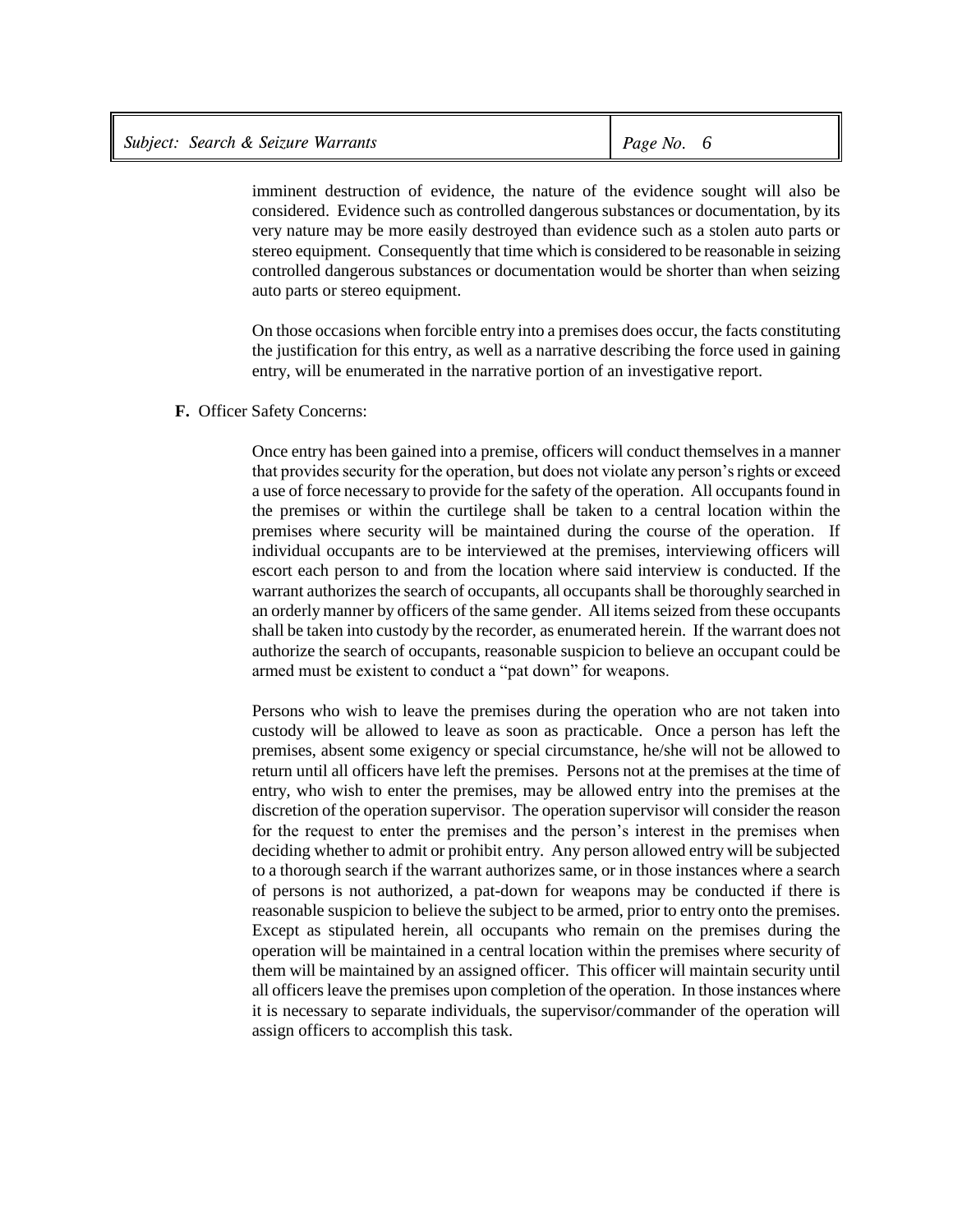| Subject: Search & Seizure Warrants | Page No. $7$ |
|------------------------------------|--------------|
|------------------------------------|--------------|

**G.** Non-Premises Search and Seizure Warrants:

Search and Seizure Warrants may also be obtained to authorize the search of areas or items other than premises such as vehicles, motor homes, garages, businesses, etc. or authorize the seizure of items such as handwriting or physical evidence from a person.

When executing search and seizure warrants that do not involve a premises, a written operation plan is not required; however, specific duties will be assigned as enumerated hereinbefore and subjected to review by a supervisor prior to the execution of the search and seizure warrant.

#### H. Scope of Search:

The scope of the search will be dictated by the items enumerated in the search and seizure warrant that are the subject of the search. For example, if the warrant authorizes a search for a person, officers are authorized to search only in locations that could physically conceal a person. Conversely, if the warrant authorizes a search for controlled dangerous substances, officers are authorized to search locations where the merest trace of a controlled dangerous substance could be contained.

#### **I**. Intensity of Search:

A search and seizure warrant does not empower officers to destroy property or harass individuals. Officers will always consider the scope of the search as enumerated herein. They will treat all occupants and property with respect. If probable cause exists to believe that items sought are concealed within walls or under floors, that information will be included in the Application and Affidavit, which will result in the issuance of a search and seizure warrant that will authorize this intrusive type of search. Additionally, if circumstances existent at the time of the service of the warrant indicate such a concealment exists, officers will obtain concurrence from a prosecutor and obtain supervisory approval before searching in a manner that will require repair to the premises.

When it is necessary to cause damage to locate evidence, all affected areas will be photographed before and after the damage, to verify the extent of damage necessary to thoroughly conduct the search. Officers executing a Search and Seizure Warrant are also authorized to photograph the premises before/after a search has been conducted if there are indicators that a complaint may be filed regarding the conduct of the execution Warrant. The use of video and/or photographic imagery may be utilized, where indicated.

### **J**. Duration of Search:

A search and seizure warrant authorizes the police to search a specific location for specific items. If a specific item is sought pursuant to the search and seizure warrant, once that item has been located, all searching must cease. When it is not possible to identify specific items, all searching will be conducted within the scope of the search stated herein. Once the officers have left the curtilage, no return to the premises to search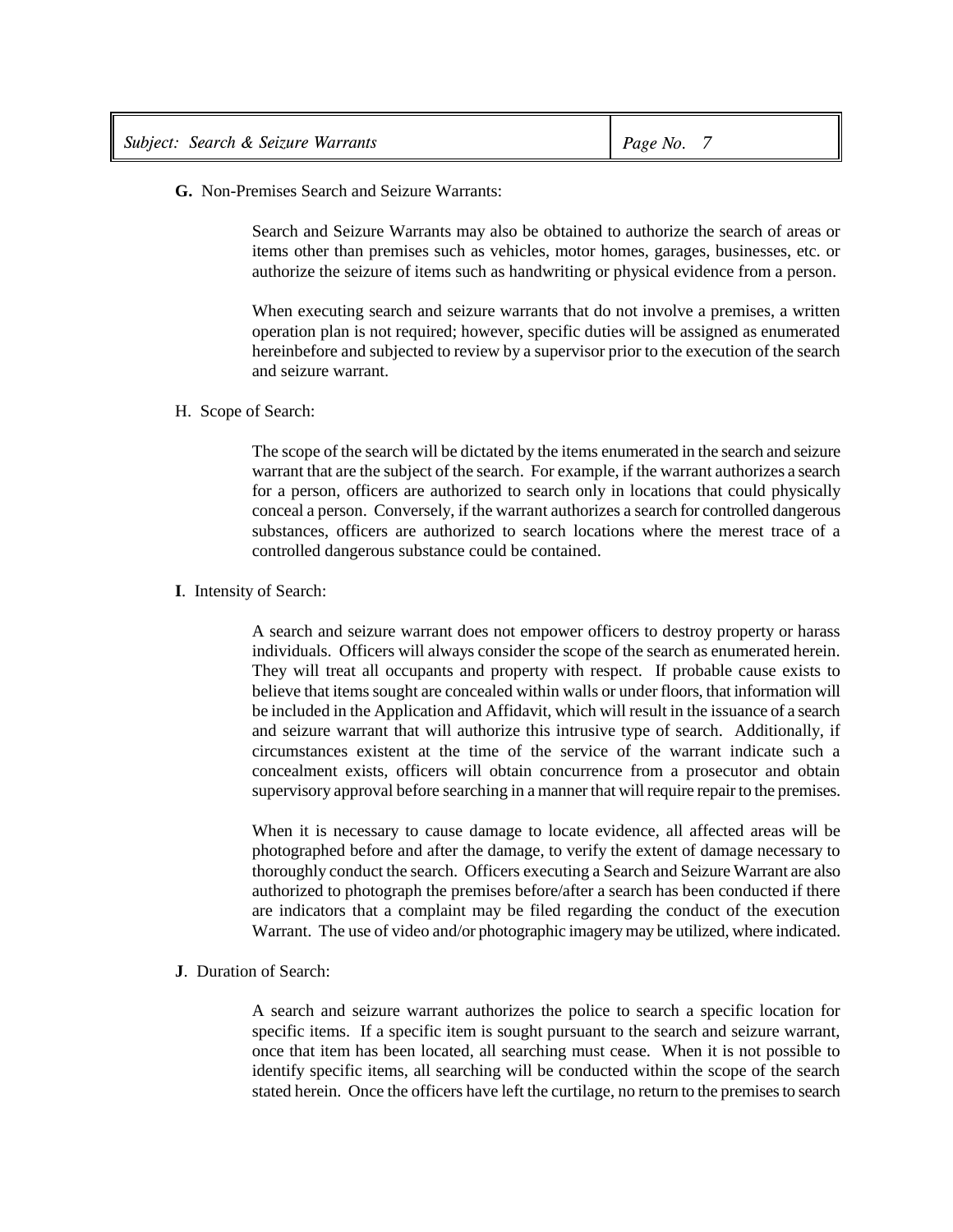| Subject: Search & Seizure Warrants | Page No. $8$ |
|------------------------------------|--------------|
|------------------------------------|--------------|

is authorized unless another search and seizure warrant has been obtained.

**K.** Use of Special Response Team:

As stated previously, the court may authorize a "no-knock" search and seizure warrant if sufficient probable cause to justify the threat to officer safety or destruction of evidence is enumerated in the Application and Affidavit. Additionally, the "no-knock" authorization will also be enumerated in the search and seizure warrant, based on the aforementioned probable cause.

A Tactical Team, from an allied agency, may be requested by the Chief or designee and they will make entry on all "no-knock" search and seizure warrants. Proper notification up the chain of command regarding the existence and anticipated execution of a "noknock" search and seizure warrant will be made.

When serving "Knock and Announce" Search and Seizure Warrants, if information is existent indicating the possibility of resistance or violence, the Operation Supervisor will apprise the Chief, who then will determine if the Tactical Team will make entry.

**L.** Plain View Doctrine:

During the search of a premise, officers oftentimes will locate an item they wish to seize but is not enumerated in the statement of probable cause. For example, one might be looking for stolen auto parts from a particular investigation and locate stolen stereo components from another investigation. The "Plain View Doctrine" **may** apply. Conversely, it may be necessary to obtain another search and seizure warrant to seize this item.

The elements of the "Plain View Doctrine: are as follows:

- a. The law enforcement officer is legally present at the location where he finds the item.
- b. The discovery of the item is inadvertent.
- c. Upon discovery, it is **readily apparent** that the item is stolen/evidence/contraband.

If you move an item to read its serial number to determine if it is stolen, element (c) above does not exist, therefore to seize that item you would be required to obtain another search and seizure warrant.

**M.** Warrants Outside of Jurisdiction:

During the course of an investigation, it may be necessary to obtain a search and seizure warrant for a location that is not within the jurisdiction of the Thurmont Police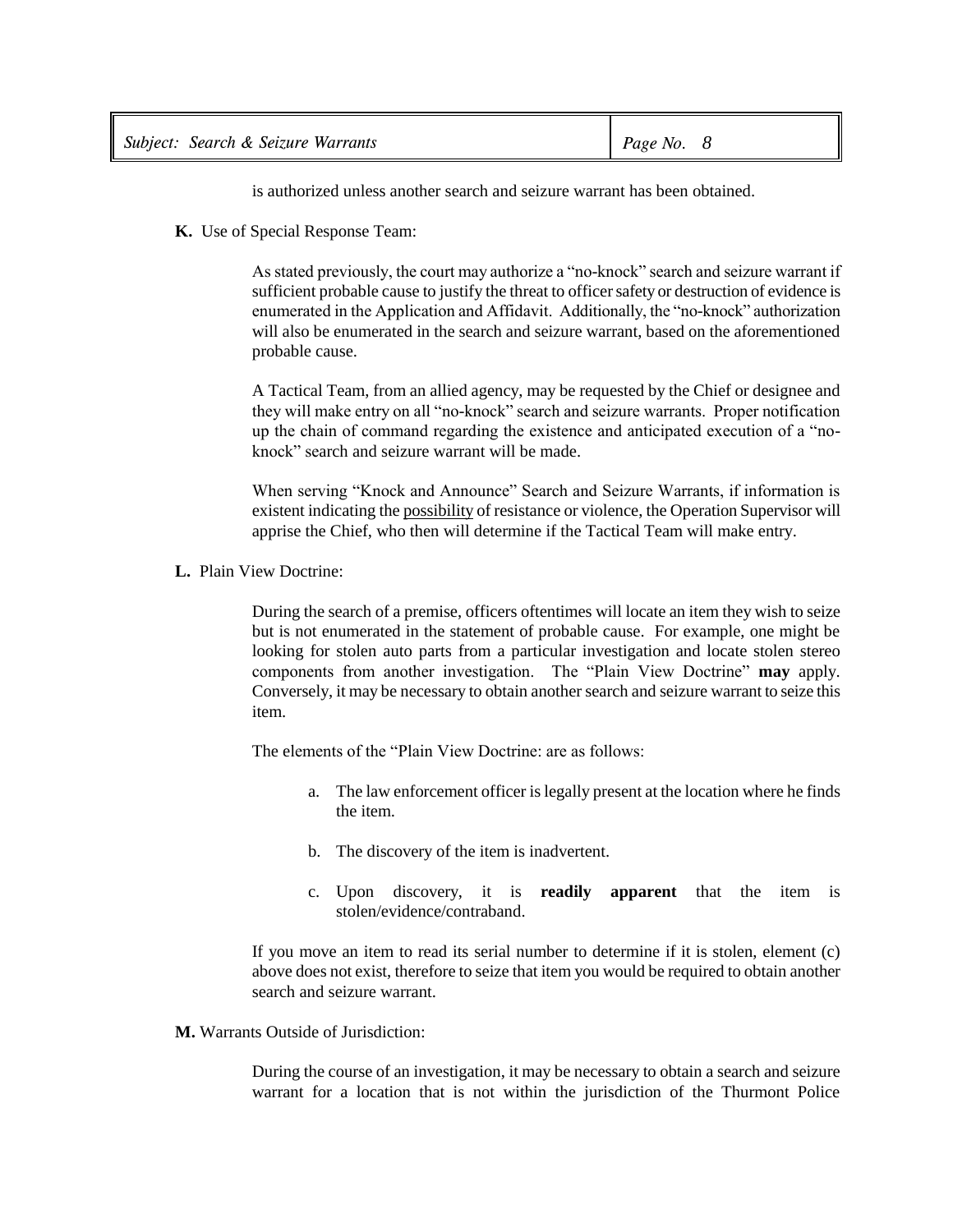| Subject: Search & Seizure Warrants | Page No. |
|------------------------------------|----------|
|------------------------------------|----------|

department. In cases such as this, the supervisor of the operation will obtain the assistance of the police agency having jurisdiction at the location of the search.

**N.** Assisting Other Agencies:

The Chief of Police or designee will serve as the primary unit within the Department who will assist a member of another Department who is intent on obtaining and serving a Search and Seizure Warrant within the corporate limits. In addition to assisting with the preparation of Court documents, the assigned officer will maintain contact with his/her supervisor, who will assure that all relevant mandates enumerated in this General Order are adhered to.

- **O.** Supervisor's Task List:
	- a. Review Application and Affidavit, as well as, Search and Seizure Warrant, to assure that all required elements are contained within the documents and that document is current.
	- b. Assign duties to officers participating in service. For premises searches, compose written operational plan. This includes, but is not limited to, the assignment of personnel to maintain security, search, photograph, seize evidence, and transport prisoners.
	- c. Coordinate with the Tactical Team Commander/Supervisor.
	- d. Make notifications as enumerated herein.
	- e. Coordinate service of Warrant with allied jurisdiction if outside of Corporate Limits.
	- f. Assure that Search and Seizure Warrant as well as Report and Return of Search and Seizure Warrant are filed with the Court within ten (10) days of service.
- **P.** Investigating Officer's Task List:
	- a. Complete Application and Affidavit enumerating: Relevant statutes that are being violated which justifies the search; Complete description of the premises that is to be searched; The documentation utilized to establish occupancy of the premises by the suspect; A full statement of training, experience and expertise on the part of the Affiant; A comprehensive statement of probable cause justifying the search; A comprehensive list of the items sought; Suitable language to obtain permission to search appropriate locations where items sought may be located; and, include probable cause to justify "No Knock" Search and Seizure Warrant, if applicable.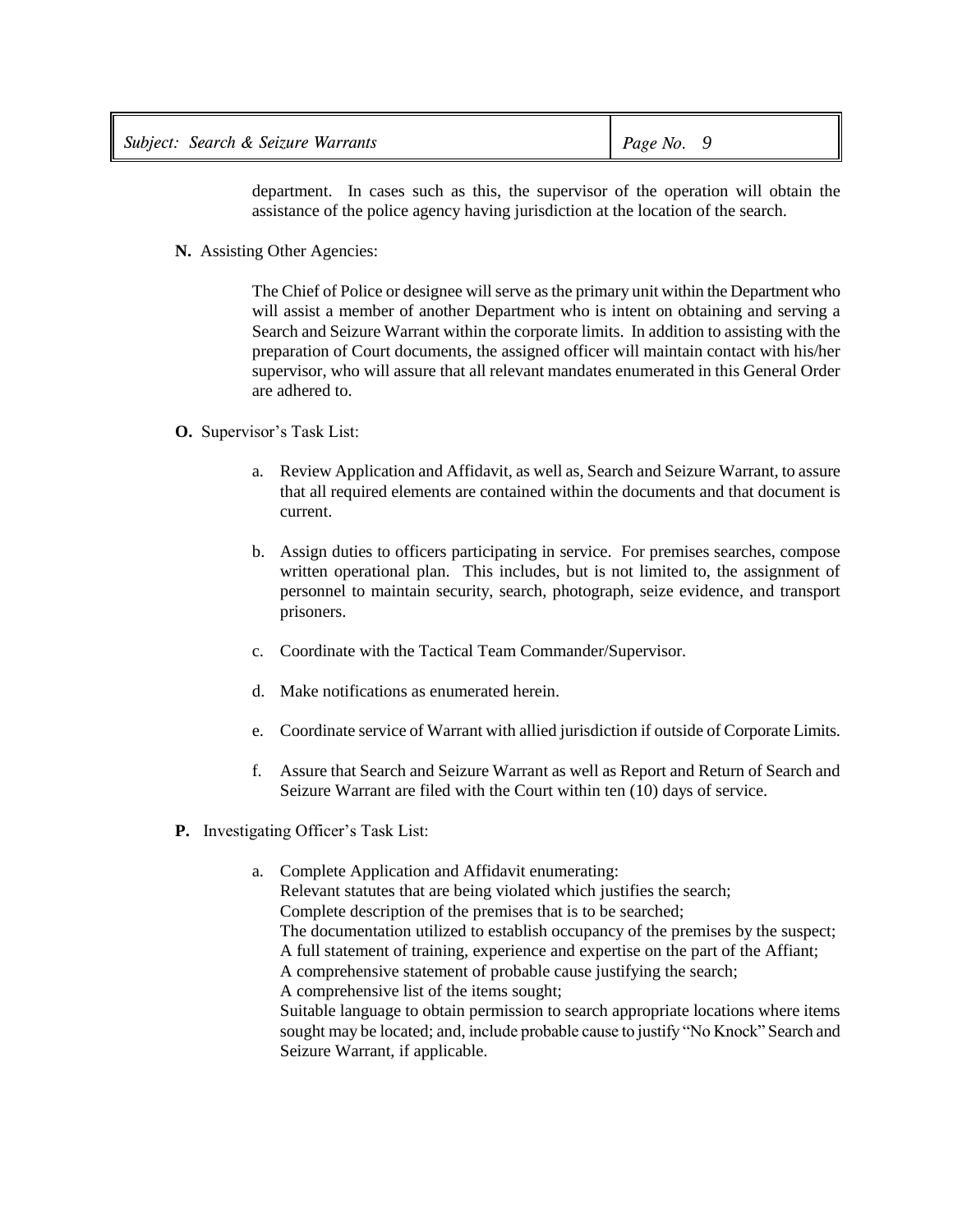|                          | b. Complete the Search and Seizure Warrant enumerating:<br>Relevant statutes that are being violated which justifies the search;<br>A complete description of the premises that is to be searched;<br>The name of the Affiant;<br>A comprehensive list of items to be seized;                                                               |
|--------------------------|---------------------------------------------------------------------------------------------------------------------------------------------------------------------------------------------------------------------------------------------------------------------------------------------------------------------------------------------|
|                          | Suitable language to instruct officers to search appropriate locations where items<br>sought may be located; and, include "No Knock" clause, if applicable.                                                                                                                                                                                 |
|                          | c. Present original and 2 copies of Application and Affidavit, as well as, Search and<br>Seizure Warrant before a judge.                                                                                                                                                                                                                    |
| d.                       | Upon issuance, leave original Application and Affidavit in the custody of the court.                                                                                                                                                                                                                                                        |
| e.                       | Insert copies of Application/Affidavit and Search/Seizure Warrant into case file.                                                                                                                                                                                                                                                           |
| f.                       | Execute Search and Seizure Warrant with the "necessary and proper assistance,"<br>assuring that: Original Search and Seizure Warrant is "copied" at time of service;<br>and, Copy of Application and Affidavit, Search and Seizure Warrant and Inventory<br>are either delivered to occupant or posted in conspicuous location at premises. |
| Q. Recorder's Task List: |                                                                                                                                                                                                                                                                                                                                             |
| a.                       | Assure that all seized evidence is photographed and handled properly when taken into<br>custody.                                                                                                                                                                                                                                            |
| b.                       | Complete a detailed inventory of all items seized.                                                                                                                                                                                                                                                                                          |
| c.                       | Review inventory with occupant and obtain signature.                                                                                                                                                                                                                                                                                        |
| d.                       | Compose Report and Return of Search and Seizure Warrant.                                                                                                                                                                                                                                                                                    |
| e.                       | File served original of the Search and Seizure Warrant as well as Report and Return<br>of Search and Seizure Warrant with issuing court within ten (10) days of service.                                                                                                                                                                    |
|                          |                                                                                                                                                                                                                                                                                                                                             |
|                          |                                                                                                                                                                                                                                                                                                                                             |
|                          |                                                                                                                                                                                                                                                                                                                                             |